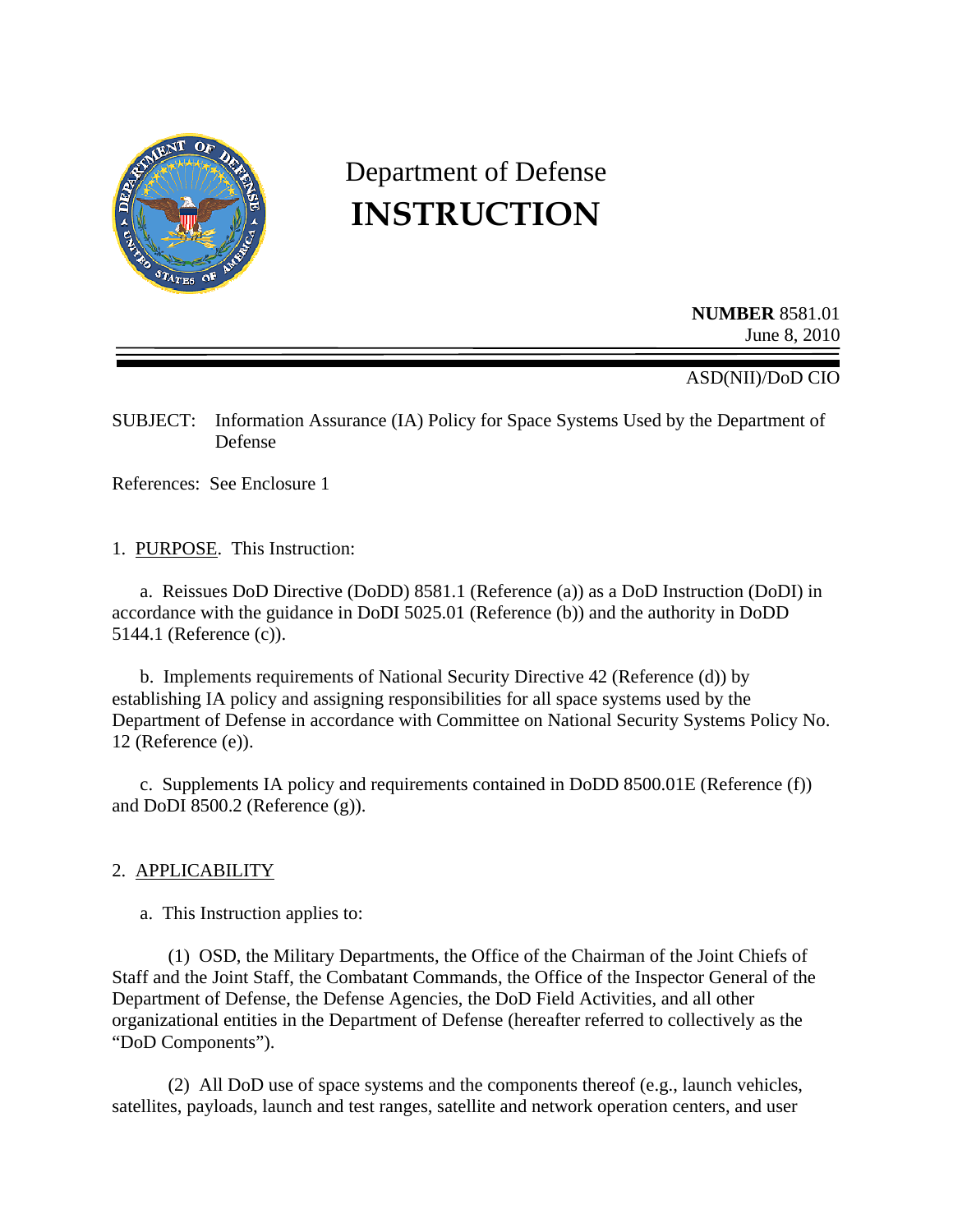equipment) to receive, process, store, display, or transmit classified or unclassified DoD information requiring controls as outlined in Appendix 3 of DoD 5200.1-R (Reference (h)) and in Attachment 2 of Directive-type Memorandum 04-010 (Reference (i)). This includes all DoDowned or –controlled space systems, and all DoD use of commercial (domestic and foreign), other U.S. Government (USG), and, subject to the terms of international agreements, foreign government-owned space systems and the components thereof.

b. This Instruction does not apply to:

 (1) Aircraft, operational ballistic missile weapons systems, anti-ballistic missile systems, munitions, and suborbital test vehicles that do not have subsystems that are part of a space system. When subsystems exist that are part of a space system, this Instruction shall specifically apply to those subsystems.

 (2) DoD-owned or controlled space systems or segments thereof that were past the point of program initiation on June 21, 2005. However, this exemption does not extend to any subsequent major redesigns of these systems or segments.

 c. The scope of this Instruction includes the entire life cycle, acquisition through decommission, of space systems used by the Department of Defense.

 d. Nothing in this policy shall alter or supersede the existing authorities and policies of the Director of National Intelligence (DNI) regarding the protection of sensitive compartmented information (SCI) and special access programs for intelligence as directed by Executive Order 12333 (Reference (j)) and other laws and regulations.

3. DEFINITIONS. See Glossary.

4. POLICY. It is DoD policy that:

a. All DoD-owned or controlled space systems shall comply with References  $(d)$ ,  $(e)$ ,  $(f)$ , and (g), and shall meet the IA requirements described in the procedures section of this Instruction regardless of mission assurance category (MAC) or confidentiality level (CL).

 b. All DoD use of commercial, other USG, or foreign government-owned space systems (i.e., those not owned or controlled by the Department of Defense) shall be in compliance with the IA requirements described in the procedures section of this Instruction.

 c. A cryptographic security plan (CSP) shall be required for all space systems covered by this Instruction that have National Security Agency (NSA)-approved cryptography. The CSP shall, at a minimum, address all applicable security requirements related to the system's cryptography and keying material, including plans for the recovery and/or destruction of any cryptographic related material that is part of a failed launch or deorbited space platform. NSA shall specify the format and information contents of the CSP.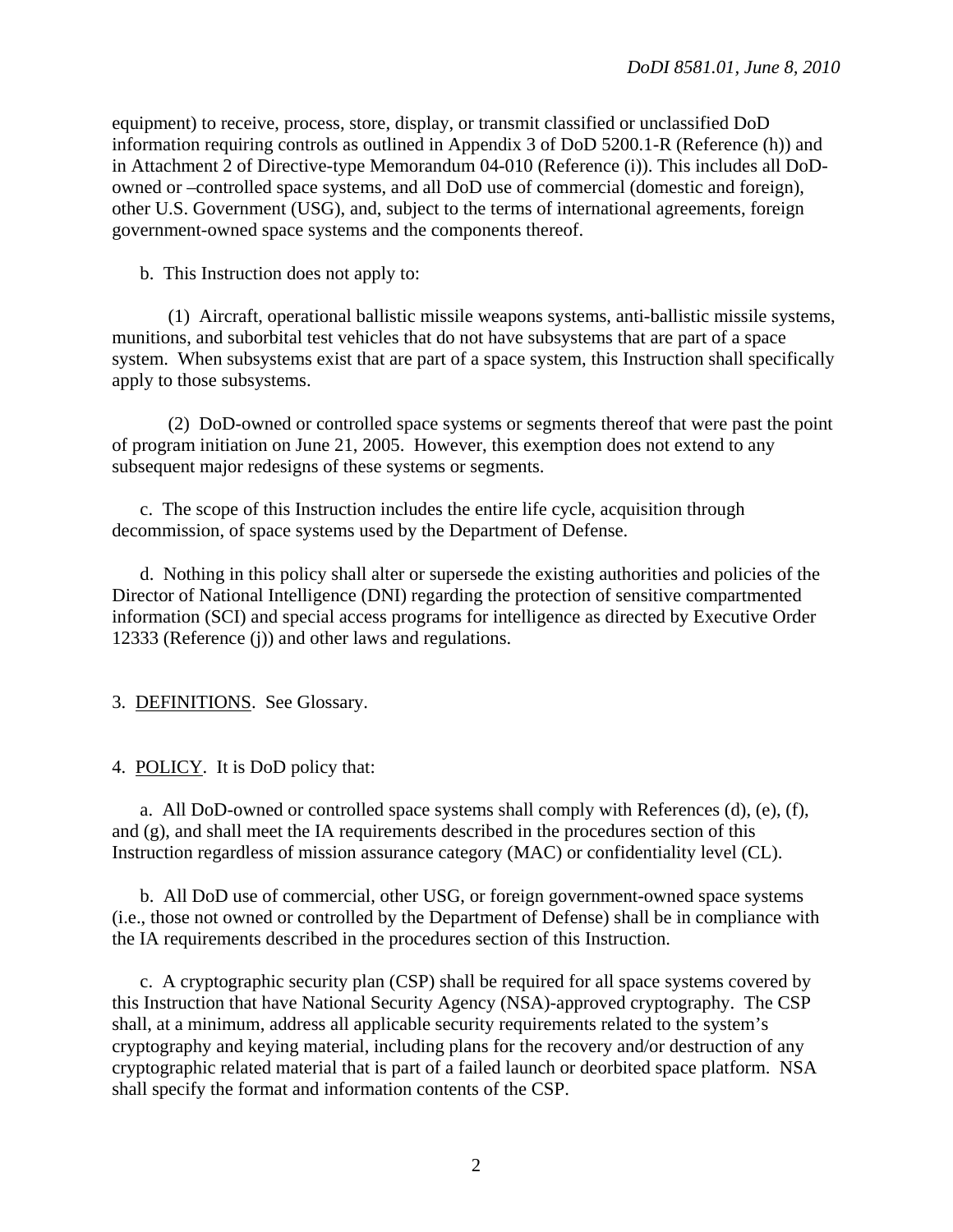d. All programs acquiring DoD-owned or controlled space systems shall comply with DoDI 8580.1 (Reference (k)).

5. RESPONSIBILITIES. See Enclosure 2.

6. PROCEDURES. See Enclosure 3.

7. RELEASABILITY. UNLIMITED. This Instruction is approved for public release and is available on the Internet from the DoD Issuances Website at http://www.dtic.mil/whs/directives.

8 EFFECTIVE DATE. This Instruction is effective immediately.

Cheryl 9

Acting Assistant Secretary of Defense for Networks and Information Integration/ DoD Chief Information Officer

Enclosures

- 1. References
- 2. Responsibilities
- 3. Procedures
- **Glossary**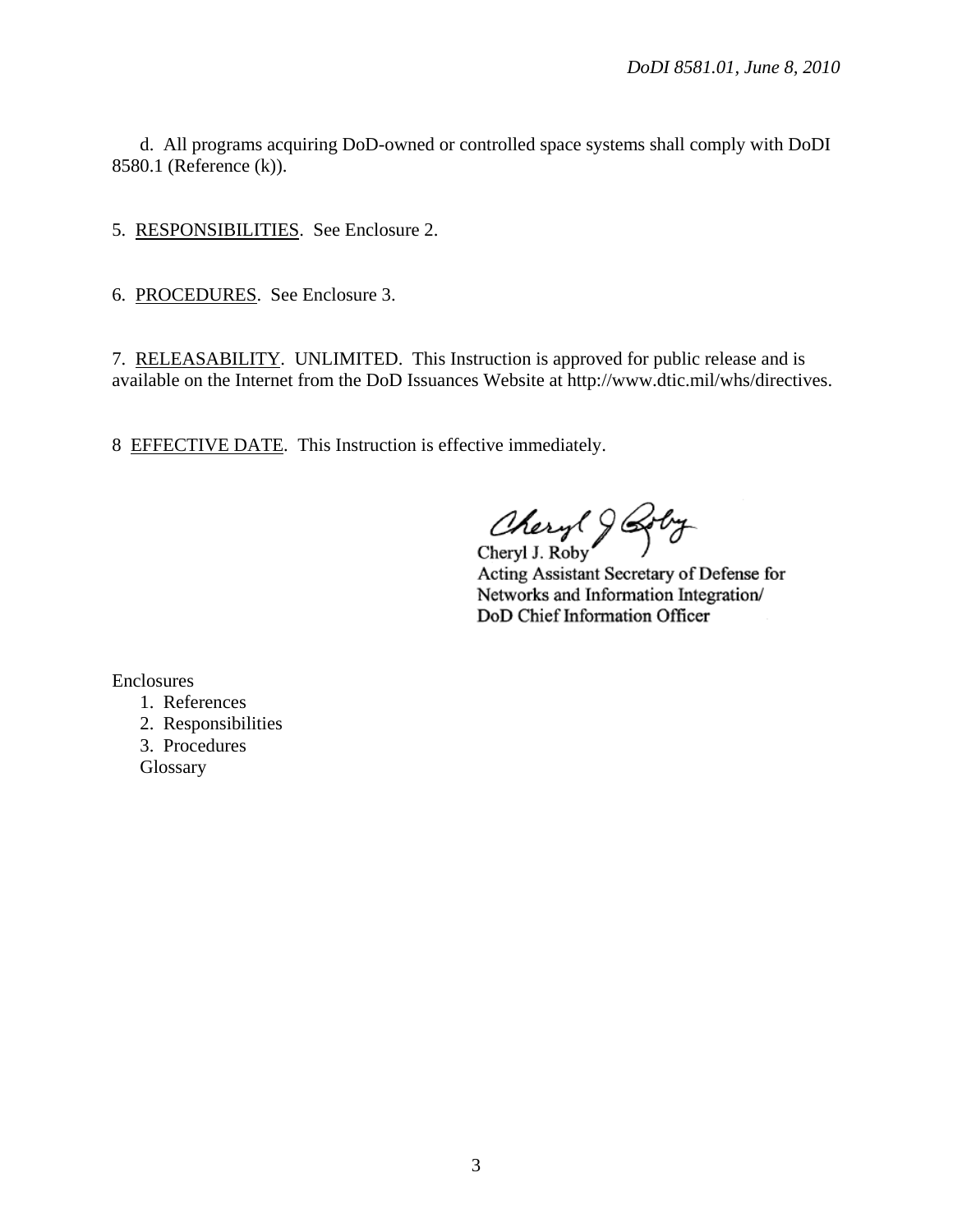# ENCLOSURE 1

#### REFERENCES

- (a) DoD Directive 8581.1, "Information Assurance (IA) Policy for Space Systems Used by the Department of Defense," June 21, 2005 (hereby cancelled)
- (b) DoD Instruction 5025.01, "DoD Directives Program," October 28, 2007
- (c) DoD Directive 5144.1, "Assistant Secretary of Defense for Networks and Information Integration/DoD Chief Information Officer (ASD(NII)/DoD CIO)," May 2, 2005
- (d) National Security Directive 42, "National Policy for the Security of National Security Telecommunications and Information Systems," July 5,  $1990<sup>1</sup>$  $1990<sup>1</sup>$
- (e) Committee on National Security Systems Policy No. 12, "National Information Assurance Policy for Space Systems Used to Support National Security Missions," March [2](#page-3-1)0, 2007<sup>2</sup>
- (f) DoD Directive 8500.01E, "Information Assurance (IA)," October 24, 2002
- (g) DoD Instruction 8500.2, "Information Assurance (IA) Implementation," February 6, 2003
- (h) DoD 5200.1-R, "Information Security Program," January 14, 1997
- (i) Under Secretary of Defense for Intelligence Directive-Type Memorandum 04-010, "Interim Information Security Guidance," April 16, 2004
- (j) Executive Order 12333, "United States Intelligence Activities," December 4, 1981, as amended
- (k) DoD Instruction 8580.1, "Information Assurance (IA) in the Defense Acquisition System," July 9, 2004
- (l) DoD Directive 5101.2, "DoD Executive Agent for Space," June 3, 2003
- (m) DoD Instruction 5000.02, "Operation of the Defense Acquisition System," December 8, 2008
- (n) Defense Federal Acquisition Regulation Supplement (DFARS), Section 239.7102-1
- (o) DoD Directive O-8530.01, "Computer Network Defense (CND)," January 8, 2001
- (p) Chairman of the Joint Chiefs of Staff Instruction 3170.01G, "Joint Capabilities Integration and Development System (JCIDS)," March 1, 2009
- (q) DoD Instruction 8523.01, "Communications Security (COMSEC)," April 22, 2008
- (r) DoD Instruction 8510.01, "DoD Information Assurance Certification and Accreditation Process (DIACAP)," November 28, 2007
- (s) Intelligence Community Directive Number 503, "Intelligence Community Information Technology Systems Security Risk Management, Certification and Accreditation," September 15,  $2008<sup>3</sup>$  $2008<sup>3</sup>$  $2008<sup>3</sup>$
- (t) Joint Publication 1-02, "Department of Defense Dictionary of Military and Associated Terms," current edition
- (u) DoD Directive 3600.01, "Information Operations (IO)," August 14, 2006
- (v) Committee on National Security Systems Instruction No. 4009, "National Information Systems Security Glossary," revised June 2006<sup>[4](#page-3-3)</sup>
- (w) Chapter 82 of title 15, United States Code

 $\overline{a}$ 

<span id="page-3-0"></span><sup>1</sup> Available at http://www.iad.nsa.smil/

<span id="page-3-1"></span><sup>&</sup>lt;sup>2</sup> Available at http://www.cnss.gov

<span id="page-3-2"></span><sup>&</sup>lt;sup>3</sup> Available at http://www.dni.gov/electronic\_reading\_room/ICD\_503.pdf

<span id="page-3-3"></span><sup>4</sup> Available at http://www.cnss.gov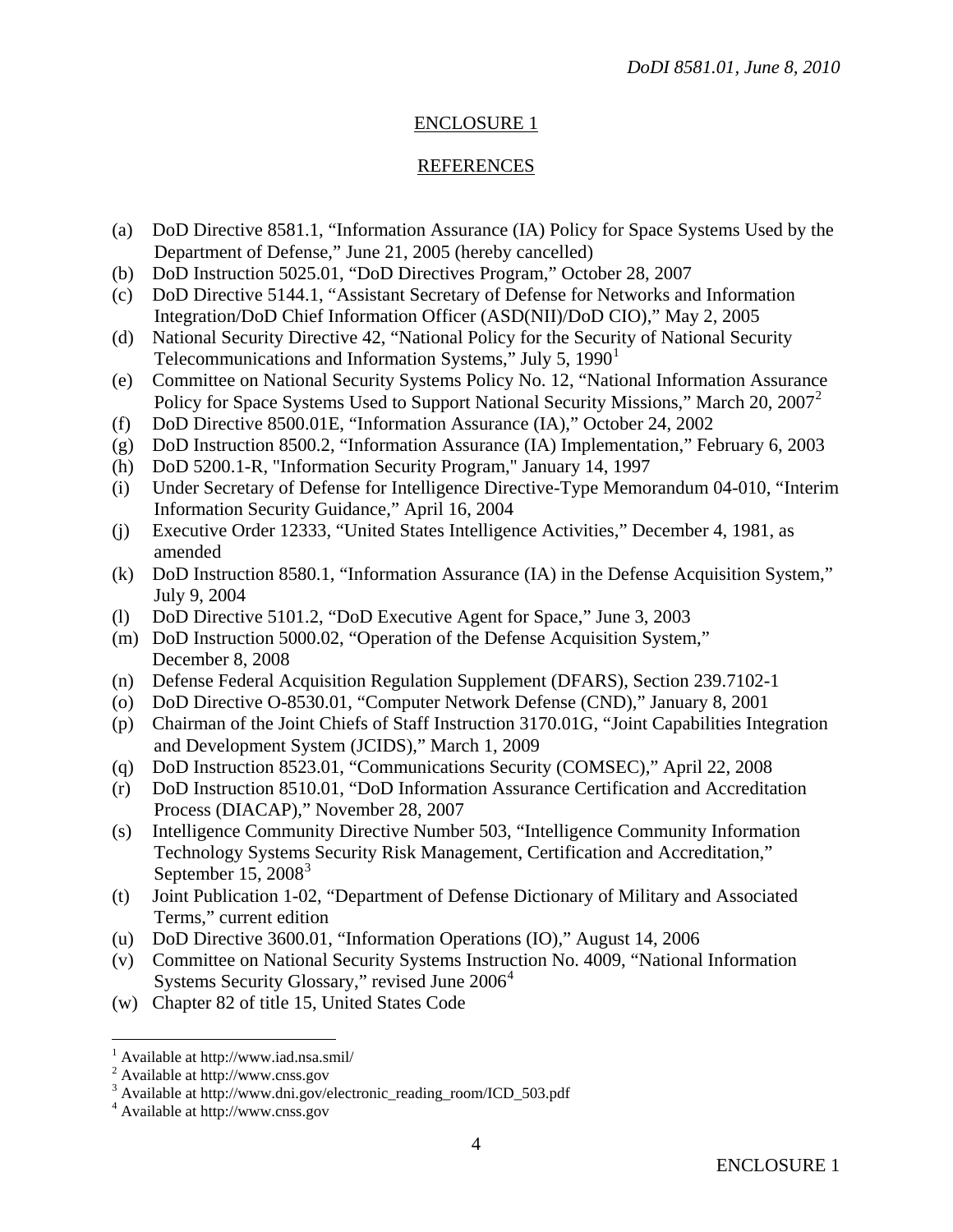(x) Defense Acquisition University Glossary of Defense Acquisition Acronyms & Terms, 12th Edition, July  $2005^5$  $2005^5$  $2005^5$ 

<span id="page-4-0"></span> 5 Available at http://www.dau.mil/pubs/glossary/12th\_Glossary\_2005.pdf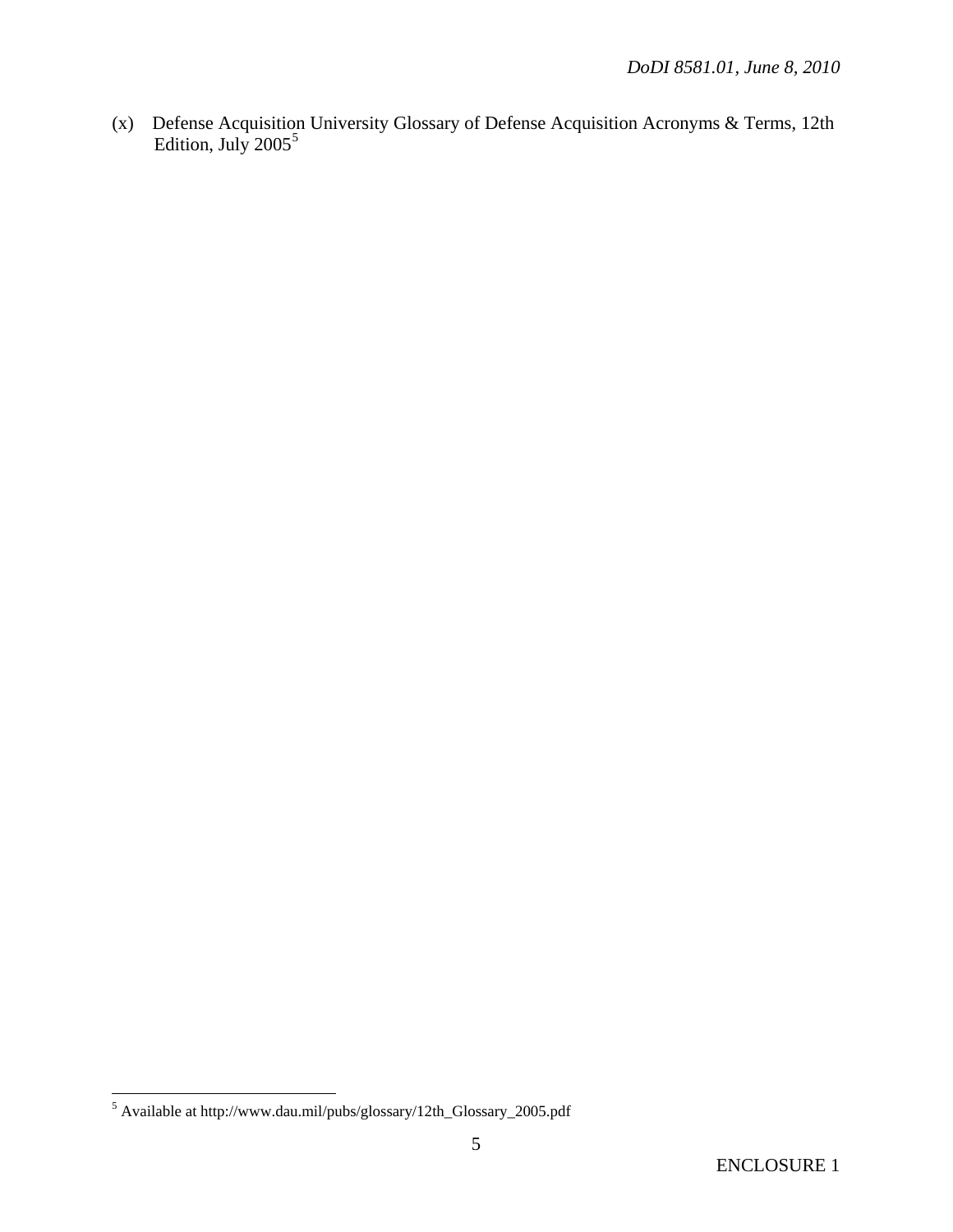# ENCLOSURE 2

# RESPONSIBILITIES

# 1. ASSISTANT SECRETARY OF DEFENSE FOR NETWORKS AND INFORMATION INTEGRATION/DoD CHIEF INFORMATION OFFICER (ASD(NII)/DoD CIO). The ASD(NII)/DoD CIO shall oversee implementation of this Instruction and monitor all IA activities related to space systems used by the Department of Defense.

# 2. UNDER SECRETARY OF DEFENSE FOR ACQUISITION, TECHNOLOGY, AND

LOGISTICS (USD(AT&L)). The USD(AT&L), when serving as the milestone decision authority (MDA) of space systems or systems that interact with space systems, shall oversee and monitor IA in coordination with ASD(NII)/DoD CIO, including conducting independent evaluations of program performance and resource requirements.

3. UNDER SECRETARY OF DEFENSE FOR INTELLIGENCE (USD(I)). The USD(I), in coordination with ASD(NII)/DoD CIO, shall oversee and monitor implementation of this Instruction for space system components that collect and process intelligence information.

4. DIRECTOR, NSA. The Director, NSA, under the authority, direction, and control of the USD(I) and in addition to the responsibilities in section 7 of this enclosure, shall:

 a. Keep the ASD(NII)/DoD CIO and the Secretary of the Air Force, acting as DoD Executive Agent (EA) for Space as designated by DoDD 5101.2 (Reference (l), apprised of all IA initiatives and activities affecting DoD space programs.

 b. Plan, budget for, and develop guidance for research, development and engineering programs needed to protect future space systems to be developed and/or used by the Department of Defense and coordinate those activities with the Director, Defense Research and Engineering.

 c. Evaluate and certify cryptography used in DoD-owned or controlled space systems. Provide data on this cryptography-related evaluation and certification to the system certification authority to support certifying the overall security of the space system.

d. Oversee the planning, development, and production of space-specific cryptography for which NSA has certification responsibility.

 e. Develop and produce cryptographic components for space when requested and funded per agreement between NSA and the DoD Components.

 f. Review and approve, as appropriate, DoD Component proposals to initiate and manage the development of cryptographic products for space systems. Provide oversight and technical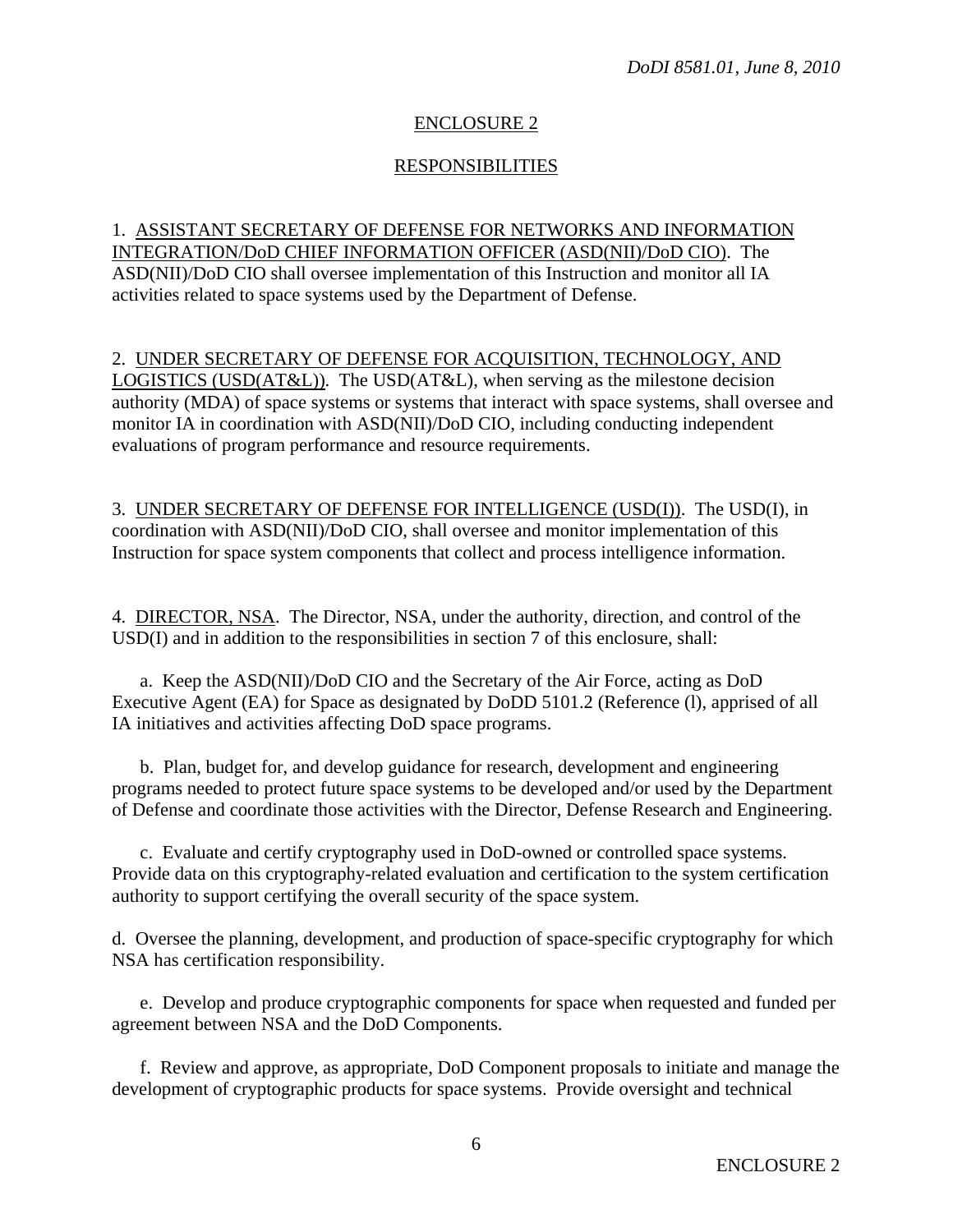guidance to approved Component cryptographic development efforts leading to NSA evaluation and certification.

 g. Provide guidance to the ASD(NII)/DoD CIO, the USD(AT&L), the DoD EA for Space, and the Heads of the DoD Components on the acquisition, integration, and life-cycle support of IA products, services, measures, and techniques for space systems used by the Department of Defense.

 h. Provide information system security engineering (ISSE) support and guidelines to DoD space system programs beginning with concept and technology development, and continuing throughout their life cycle, to assist and guide DoD space program efforts.

 i. Perform end-to-end, system security evaluations on space systems used by the Department of Defense when requested by the ASD(NII)/DoD CIO, the DoD EA for Space, the USD(AT&L), or the Commander, United States Strategic Command (CDRUSSTRATCOM), to assist in identifying IA-related vulnerabilities, assurances, threats, and risks.

 j. Assist the Director, Defense Intelligence Agency (DIA), in development and review of system threat assessment reports (STARs) and capstone threat assessments (CTA) by providing all-source, all-classification level information operations (IO) threat data collected by NSA related to space systems.

 k. Ensure the full inclusion of space systems IA architectures within the IA component of the overall Global Information Grid (GIG) architecture.

 l. Maintain reports and other pertinent information provided by commercial, other USG, or foreign government-owned (i.e., those not owned or controlled by the Department of Defense but used by the Department of Defense) space system owners or service providers describing the IA measures taken to protect their systems.

 m. Specify the format and information content of the CSP dependent on the type of space system (e.g., DoD-owned and controlled, commercial, other USG, foreign government-owned); review, comment on, and adjudicate CSPs submitted for approval.

5. DIRECTOR, DIA. The Director, DIA, under the authority, direction, and control of the USD(I) and in addition to the responsibilities in section 7 of this enclosure, shall:

 a. Review STARs for individual DoD space systems during their development to ensure that the full-range of applicable current and projected IO threats has been included. These assessments shall be DIA validated and include threats based upon all-source, all-classificationlevel threat data collected by the Intelligence Community (IC). The threat assessment shall also include DoD enterprise-wide threat sources if applicable, such as in situations where interconnections or trust relationships with the GIG are required.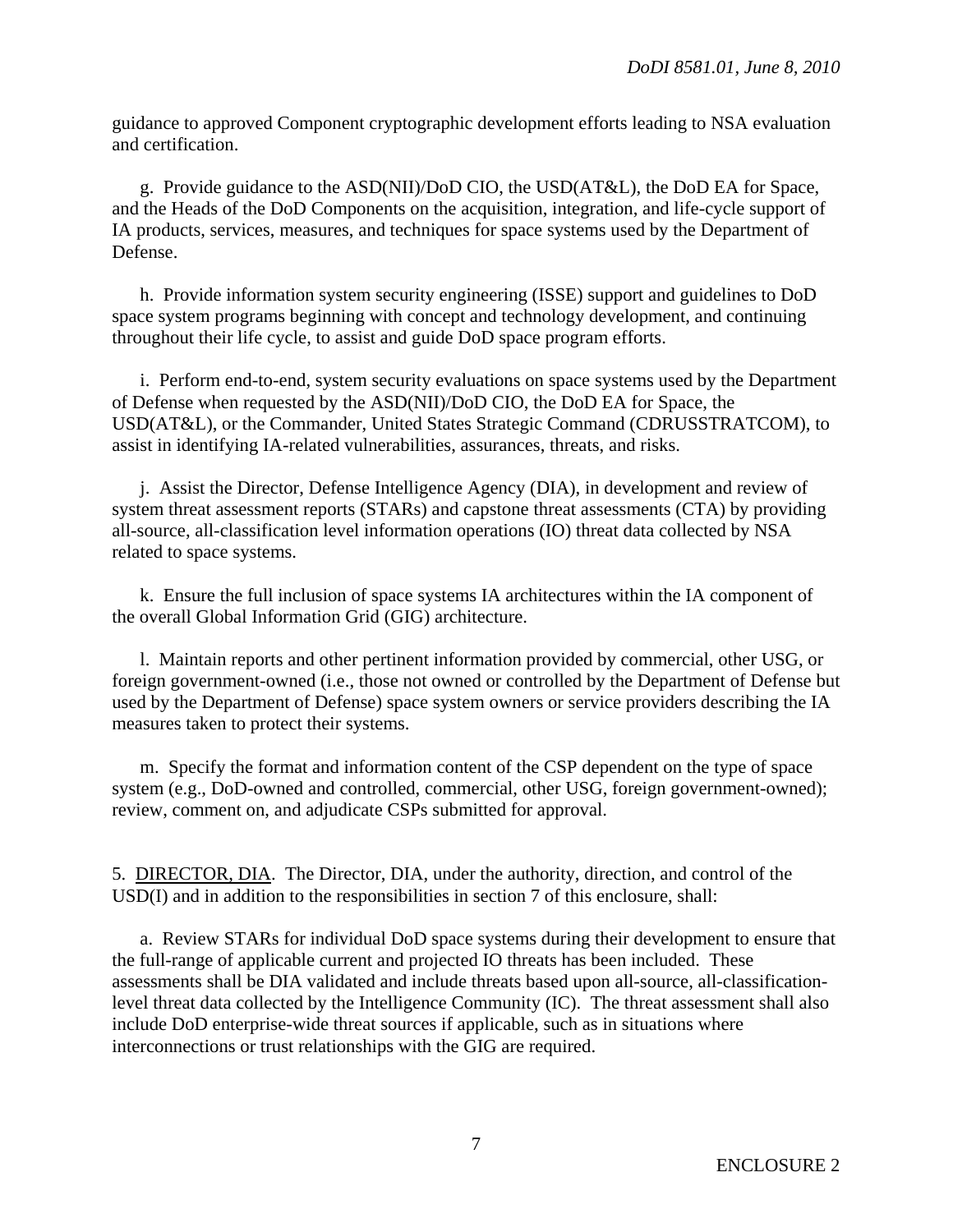b. Maintain and validate a space CTA to assess the threats for generic mission and/or orbitspecific platforms that do not meet the threshold defined in DoDI 5000.02 (Reference (m)) to require the production of a system specific STAR. The space CTA shall be prepared under the auspices of a DIA/Defense Warning Office and National Air and Space Intelligence Center cochaired Threat Steering Group. The space CTA represents the validated DoD IC position and constitutes the primary threat assessment for use in the defense system acquisition process. The space CTA shall be updated and validated every 2 years.

6. DIRECTOR, NATIONAL GEOSPATIAL-INTELLIGENCE AGENCY (NGA). The Director, NGA, under the authority, direction, and control of the USD(I) and in addition to the responsibilities in section 7 of this enclosure, shall act as the DoD Lead for all acquisition or exchange of commercial and/or foreign government-owned imagery-related remote sensing data for the DoD Components.

7. HEADS OF THE DOD COMPONENTS. The Heads of the DoD Components shall:

a. Ensure space systems under their responsibility comply with this Instruction.

 b. Ensure that solicitations, contracts, or formal agreements that are executed by DoD Components to acquire space systems covered by this Instruction from commercial, other USG, or foreign government-owned entities require compliance with this Instruction, pursuant to applicable acquisition or agreement regulations (e.g., References (k), (m), and DFARS 239.7102-1 (Reference (n)).

c. Coordinate with the Director, NSA, in developing appropriate IA-related language for such solicitations, contracts, or formal agreements

 d. Ensure program managers for space systems under their responsibility include ISSE, crypto certification, and certification and accreditation (C&A) in their program plans, budgets, and contracts, as appropriate.

 e. Ensure the validation of IA requirements for space systems that do not support joint and combined operations through appropriate requirement oversight authorities.

8. CHAIRMAN OF THE JOINT CHIEFS OF STAFF. The Chairman of the Joint Chiefs of Staff, in addition to the responsibilities in section 7 of this enclosure, shall:

 a. Serve as the principal military advisor to the Secretary of Defense regarding IA for space systems.

 b. Ensure, in coordination with the ASD(NII)/DoD CIO, the validation of IA requirements for space systems supporting joint and combined operations through the Joint Requirements Oversight Council.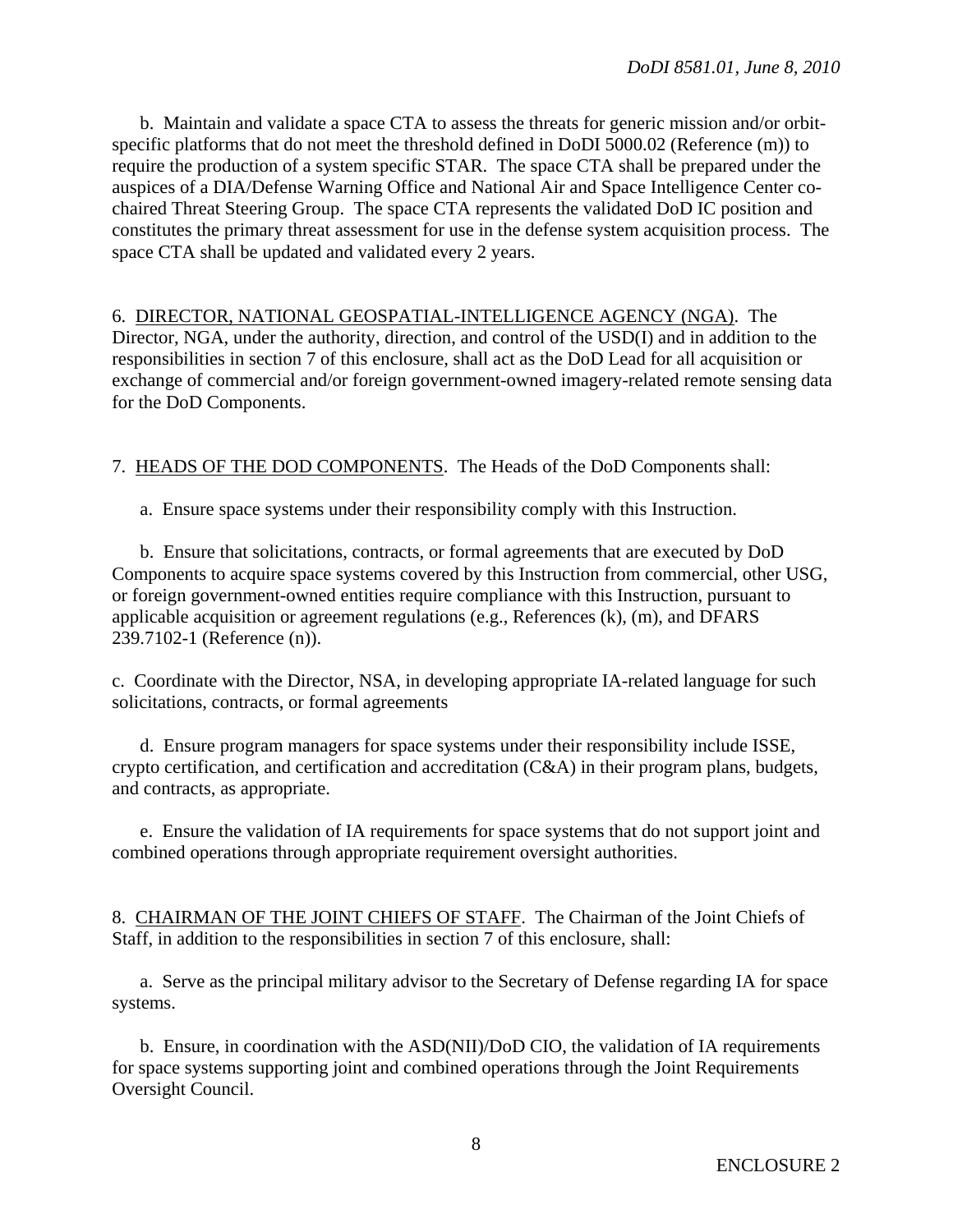c. Develop, coordinate, and issue IA policies, doctrine, and procedures for joint and combined space operations.

9. CDRUSSTRATCOM. The CDRUSSTRATCOM, in addition to the responsibilities in section 7 of this enclosure, shall:

 a. Ensure development of defensive actions necessary to deter or defeat unauthorized activity (e.g., computer network attack and computer network exploitation) against DoD-owned or controlled space systems and their associated critical support systems, and minimize damage from such activities in accordance with DoDD O-8530.01 (Reference (o)).

 b. Assign MAC, CL, and designated accrediting authorities (DAAs) for all DoD-owned or controlled space systems, and for the acquisition of services that involve the use of commercial, other USG, or foreign government-owned space systems, that support more than one DoD Component, including those that are at or beyond the point of program initiation. This shall be done in coordination with the Chairman of the Joint Chiefs of Staff, the program's MDA, and the Heads of the DoD Components that have an operational interest.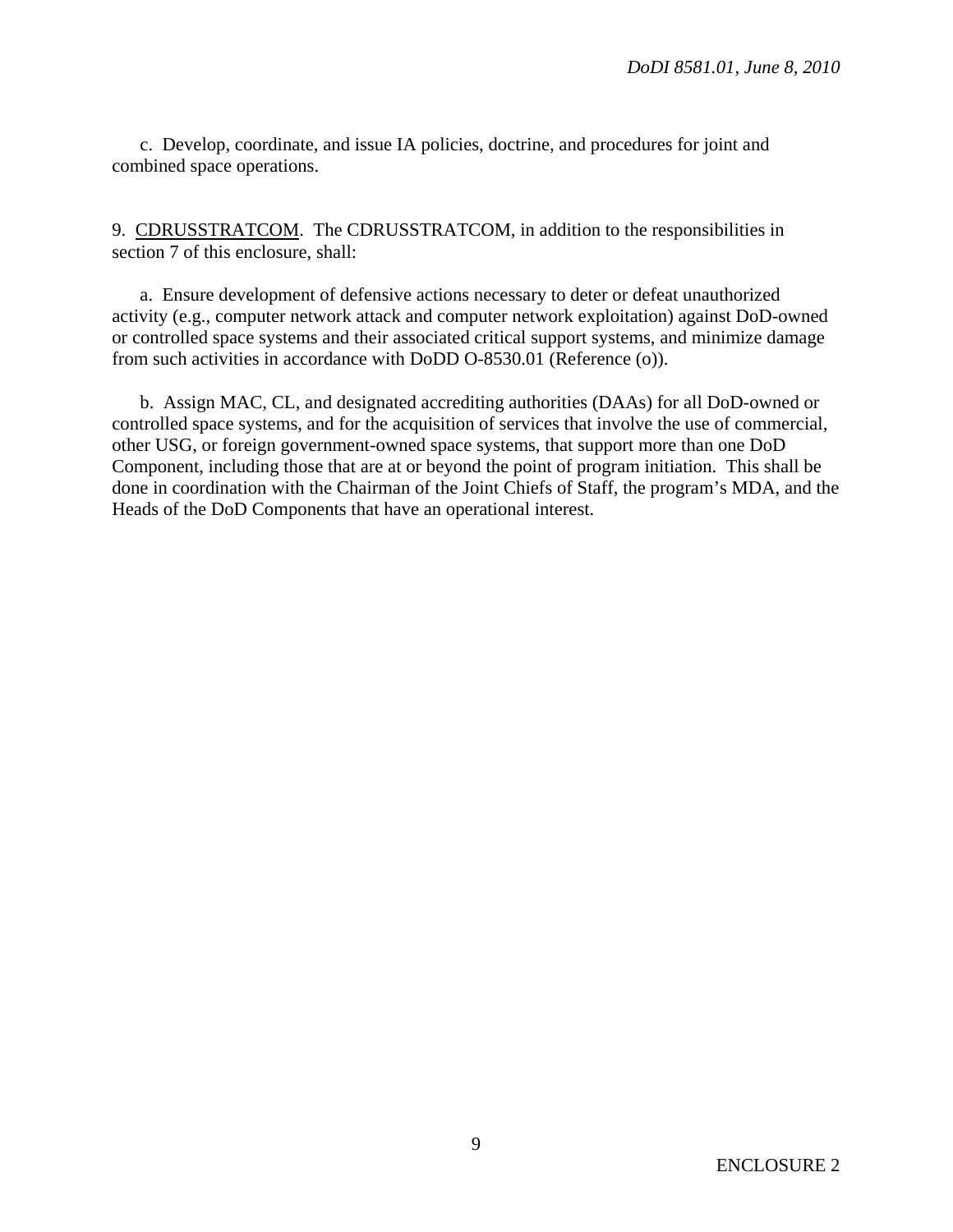#### ENCLOSURE 3

### PROCEDURES

This enclosure provides the basic procedures for implementing IA for all space systems used by the Department of Defense.

a. Procedures for DoD-owned or controlled space systems, regardless of MAC or CL:

 (1) Requirements for IA capabilities for systems supporting joint and combined operations shall be validated through the Joint Requirements Oversight Council in accordance with Chairman of the Joint Chiefs Instruction 3170.01F (Reference (p)). IA requirements for all other systems shall be validated through the appropriate Military Department requirements oversight authority.

 (2) IA requirements for all DoD-owned or controlled space systems shall be defined and updated throughout the system life cycle consistent with the IA Component of the GIG architecture and in coordination with the Director, NSA, space system program offices, and sustainment organizations. Space system IA requirements shall be sufficient to counter applicable IO threats that have been assessed and validated by DIA.

 (3) DoD information shall be protected through the communications security measures and procedures set forth in DoDI 8523.01 (Reference (q)).

(4) Cryptographic considerations include:

 (a) Both the selection and implementation of cryptography used to meet IA requirements shall be approved by the Director, NSA.

 (b) Commands to DoD-owned or controlled space platforms shall be both encrypted and authenticated.

 (c) Data generated onboard DoD-owned or controlled space platforms (e.g., telemetry, tracking, and commanding and payload-sourced data) shall be encrypted in accordance with its CL. All information within a communications stream transiting a space system is encrypted at its originating node as required in accordance with References (f) and (g).

 (d) Booster telemetry links shall not be encrypted. Emergency backup links that are automatically invoked to rectify lost communications with malfunctioning satellites need not be encrypted.

 (e) A flight termination system that uses a secure command destruct system employing NSA-approved cryptography shall be required for all launch vehicles used to deploy DoD-owned or controlled space platforms.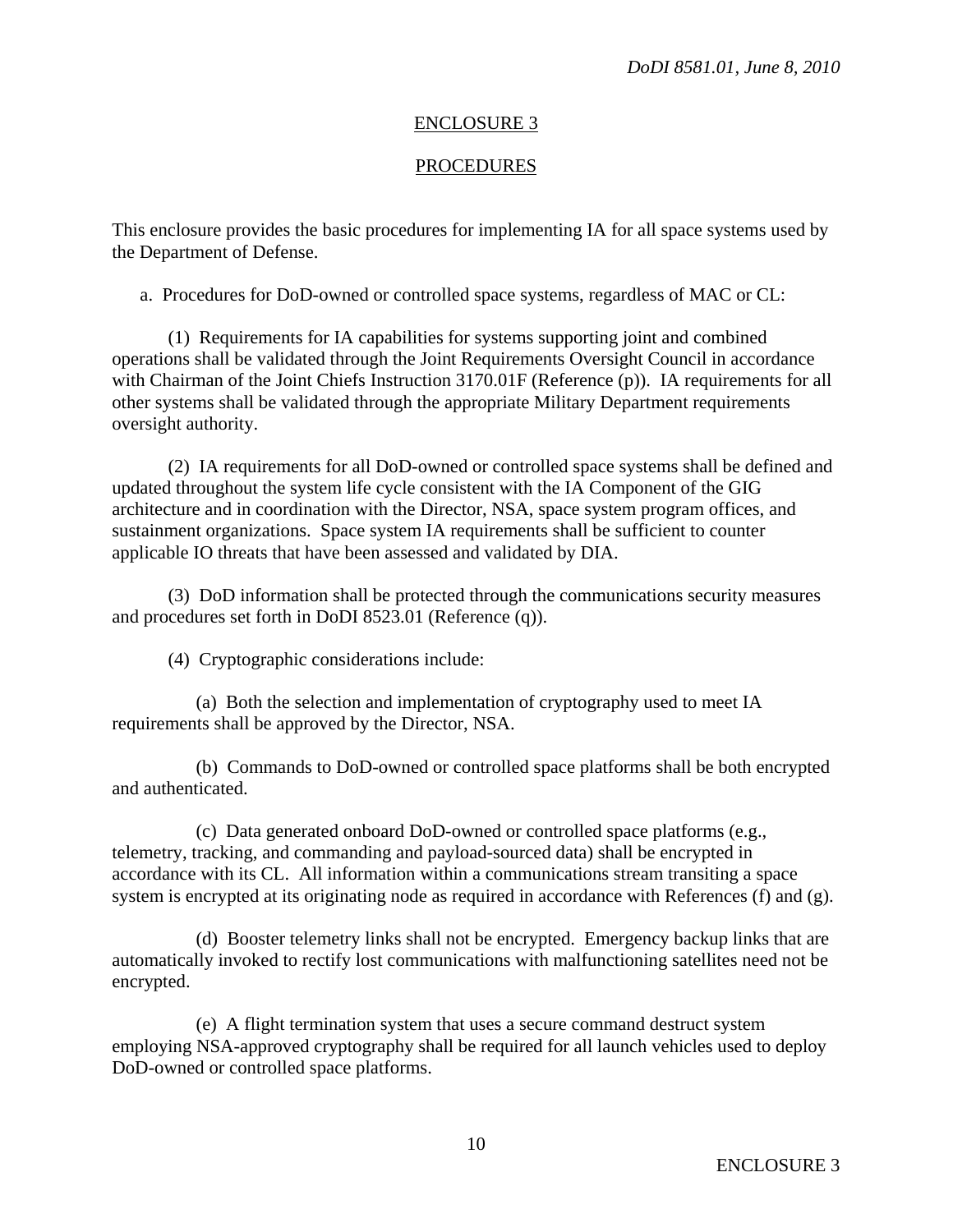(f) Any capability designed into DoD-owned or controlled space systems to bypass, for any reason, cryptography required by this policy during system operation shall:

 1. Minimize the probability of bypass activation due to either malicious acts or random failures.

 2. Be submitted to the Director, NSA, for review and comments early in the preliminary design phase.

 3. Be submitted to the Director, NSA, for final approval well in advance of the system critical design review to allow the Director, NSA, to respond with comments or approval prior to the system critical design review date.

 4. Include provisions for the Director, NSA, to review how the bypass was actually implemented in the operational system to ensure that no flaws were introduced. Flaws identified by the Director, NSA review shall be corrected.

 (5) All links (e.g., command uplinks, downlinks, and crosslinks) on DoD-owned or controlled space systems, regardless of transmission media (radio frequency, optical, etc.), shall have transmission security (TRANSEC) protection (e.g., anti-jam and traffic flow security) appropriate for the mission and the projected threat environment over the life of the system. TRANSEC protection measures used shall be reviewed both early in the space system development process and just prior to accreditation by the Director, NSA, who will advise the DAA and the system program manager as to their adequacy for the intended application.

(6) C&A considerations include:

 (a) All components of DoD-owned or controlled space systems that are DoD information systems as defined in Reference (f) shall undergo IA C&A in accordance with the DoD Information Assurance Certification and Accreditation Process (DIACAP) specified in DoDI 8510.01 (Reference (r)).

 (b) Interconnections of IC systems with DoD space systems shall be certified and accredited in accordance with a process jointly developed by the ASD(NII)/DoD CIO and the DNI CIO. For those space system components that process unencrypted SCI or other intelligence information under the purview of the DNI, the C&A requirements of Intelligence Community Directive Number 503 (Reference (s)) shall apply.

 (c) The interconnection of DoD space systems with systems of U.S. allies, foreign nations, coalition partners, or international organizations shall comply with applicable international agreements and DoD IA policies. Variations shall be approved by the responsible Combatant Commander with advice from the DAA, and incorporated in the DIACAP package. Prior to agreeing to such interconnections, the responsible Combatant Commander or DAA shall contact the Director, NSA, regarding the releasability of any cryptographic equipment, key material, or technology that may be involved.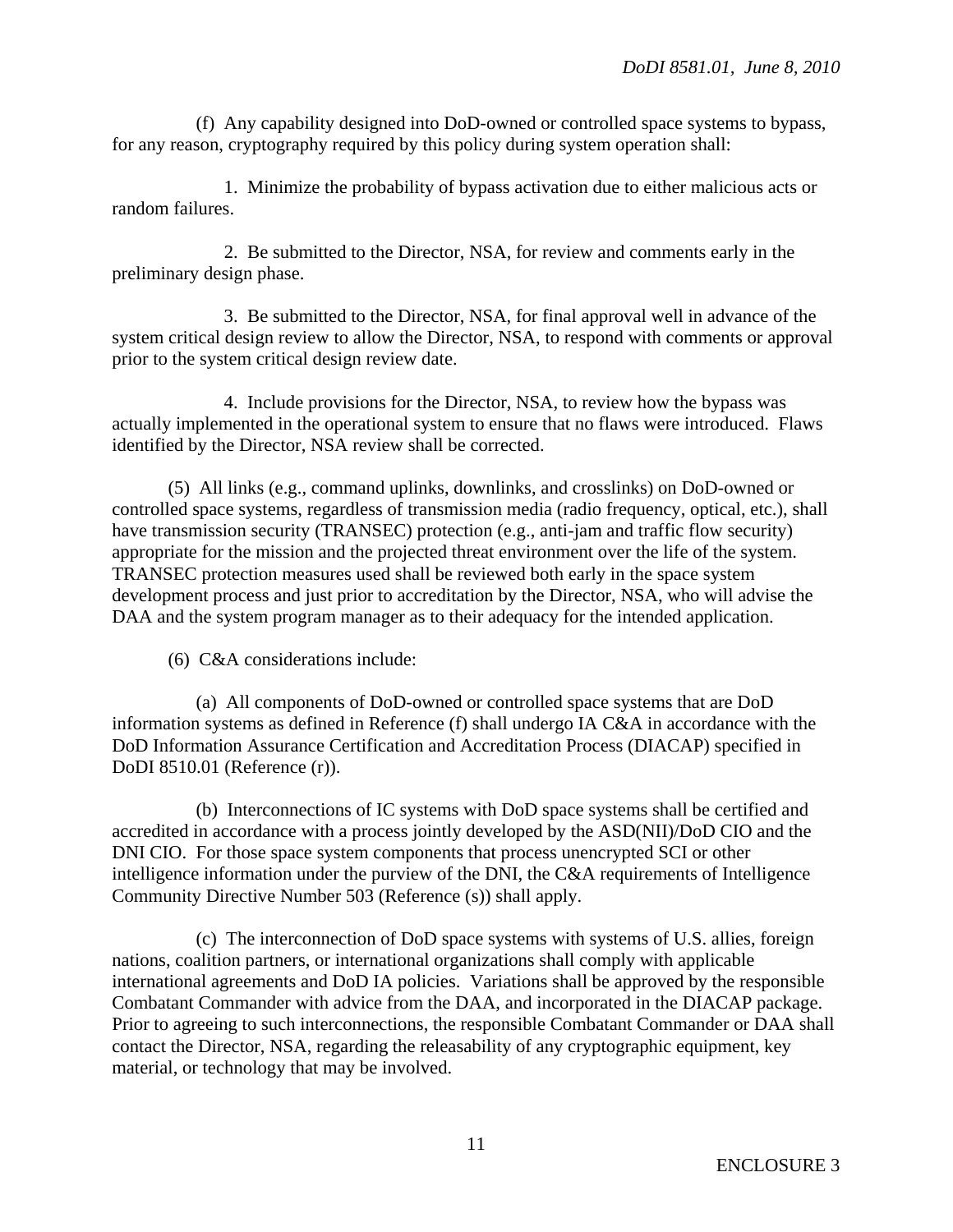b. Procedures for Department of Defense use of commercial, other USG, or foreign government-owned space systems (i.e., those not owned or controlled by the Department of Defense):

# (1) Cryptography

 (a) Space systems implementing NSA-approved cryptography to encrypt and authenticate system commands shall be used when supporting MAC I or II DoD systems. While NSA approved cryptography is preferred for commercial, U.S. civil, or foreign governmentowned space systems supporting MAC III DoD systems, cryptography generally commensurate with commercial best practices is acceptable for encrypting and authenticating commands.

 (b) The use of space systems that implement NSA-approved cryptographies that are not U.S. classified or controlled cryptographic item cryptographies in space systems used by the Department of Defense shall require consultation with NSA to obtain specific keying material production, protection, and management requirements. Periodic inspections of control facilities may be performed to verify adherence to these requirements.

 (c) The use, design, or modification of any capability that allows the bypass of any NSA-approved cryptography shall:

 1. Minimize the probability of bypass activation due to malicious or unintentional acts or random failures.

 2. Be submitted to the Director, NSA, for review and comments early in the preliminary design phase.

 3. Be submitted to the Director, NSA, for final approval in advance of the system critical design review to allow the Director, NSA, to respond with comments or approval prior to the system critical design review date.

 4. If approved by the Director, NSA, be made a matter of record, along with the approval. The record of this approval will be available to the responsible DAA in support of the DAA's risk management decision regarding whether to lease or negotiate use of a commercial, other USG, or foreign government-owned space system to support national security missions.

 5. If encryption bypasses are not specifically under the control of the satellite owner and operator (e.g., teleports and communications earth stations not operated by the satellite operator), evaluation and approval shall be performed separately from this evaluation.

 (d) DoD data that transits commercial, other USG, or foreign government-owned space systems shall be end-to-end encrypted in accordance with its CL.

# (2) Data and Imagery Protection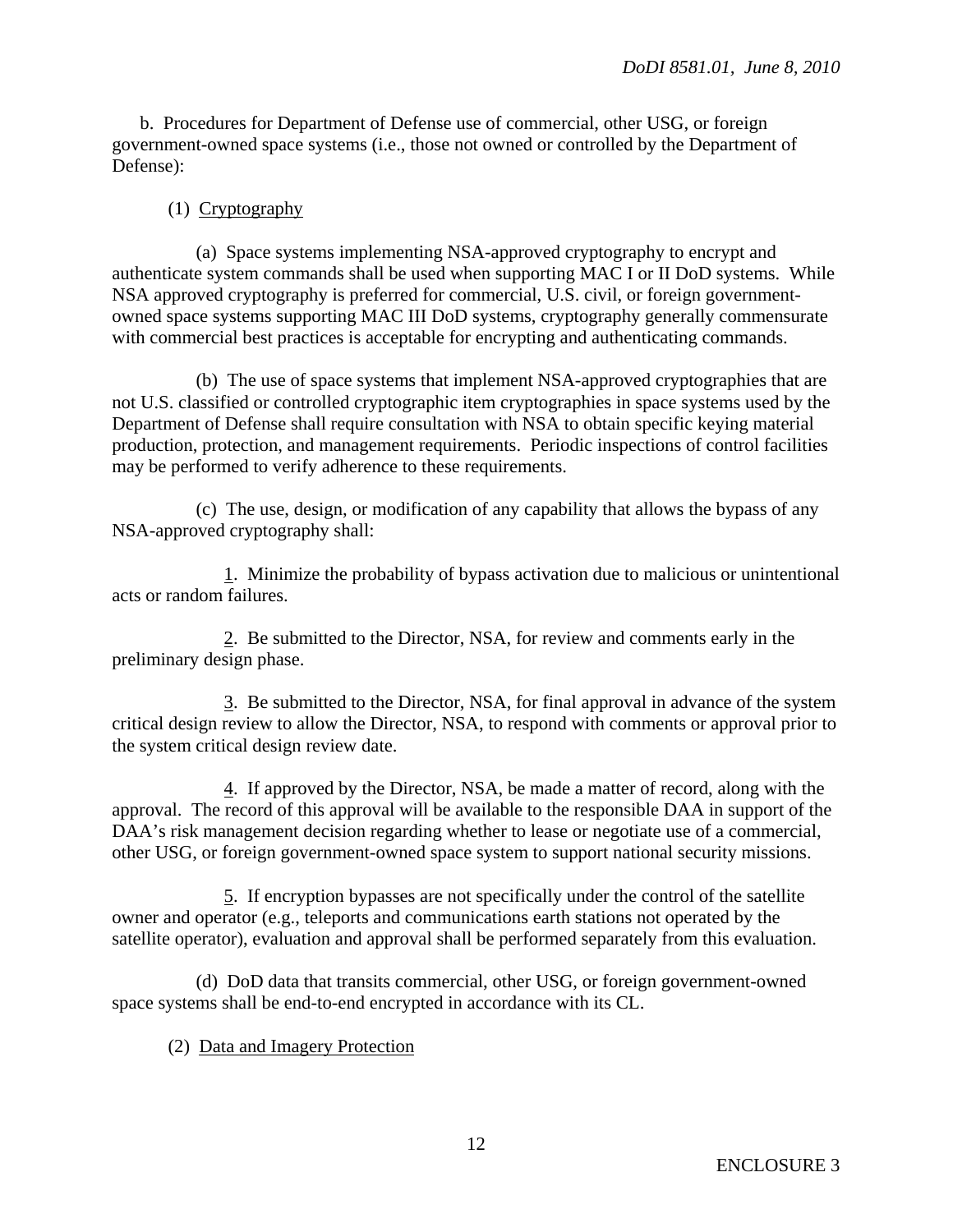(a) Director, NGA shall acquire commercial remote sensing data, imagery, products, or services that use commercial remote sensing systems with IA equipment, policies, and procedures that are commensurate with the CL (i.e., classified, sensitive, or public) of the information to be obtained. This shall include protecting both upper-tier data and imagery, and also exclusive USG use of and access to data and imagery. NSA-approved cryptography commensurate with the CL shall be used for the protection of data and imagery, and it shall be enabled or bypassed as requested by the Department of Defense.

 (b) DoD organizations planning development of a remote sensing system jointly with a commercial remote sensing operator shall consult with the Director, NSA, for guidance on appropriate IA protection measures given the sensitivity of the data, imagery, products, or services to be provided by the new system.

 (3) Risk Acceptance. DoD use of commercial, other USG, or foreign governmentowned space systems that are not fully compliant with the requirements of this Instruction shall be contingent upon the cognizant DAA accepting the risk. The DAA shall first consider the assigned MAC and CL associated with the mission to support the risk management decision. The DAA shall then perform a review of the proposed space system's ability to meet IA requirements and select the system that offers the best capability versus risk ratio to meet mission needs, and that has an acceptable level of residual risk in accordance with Reference (e).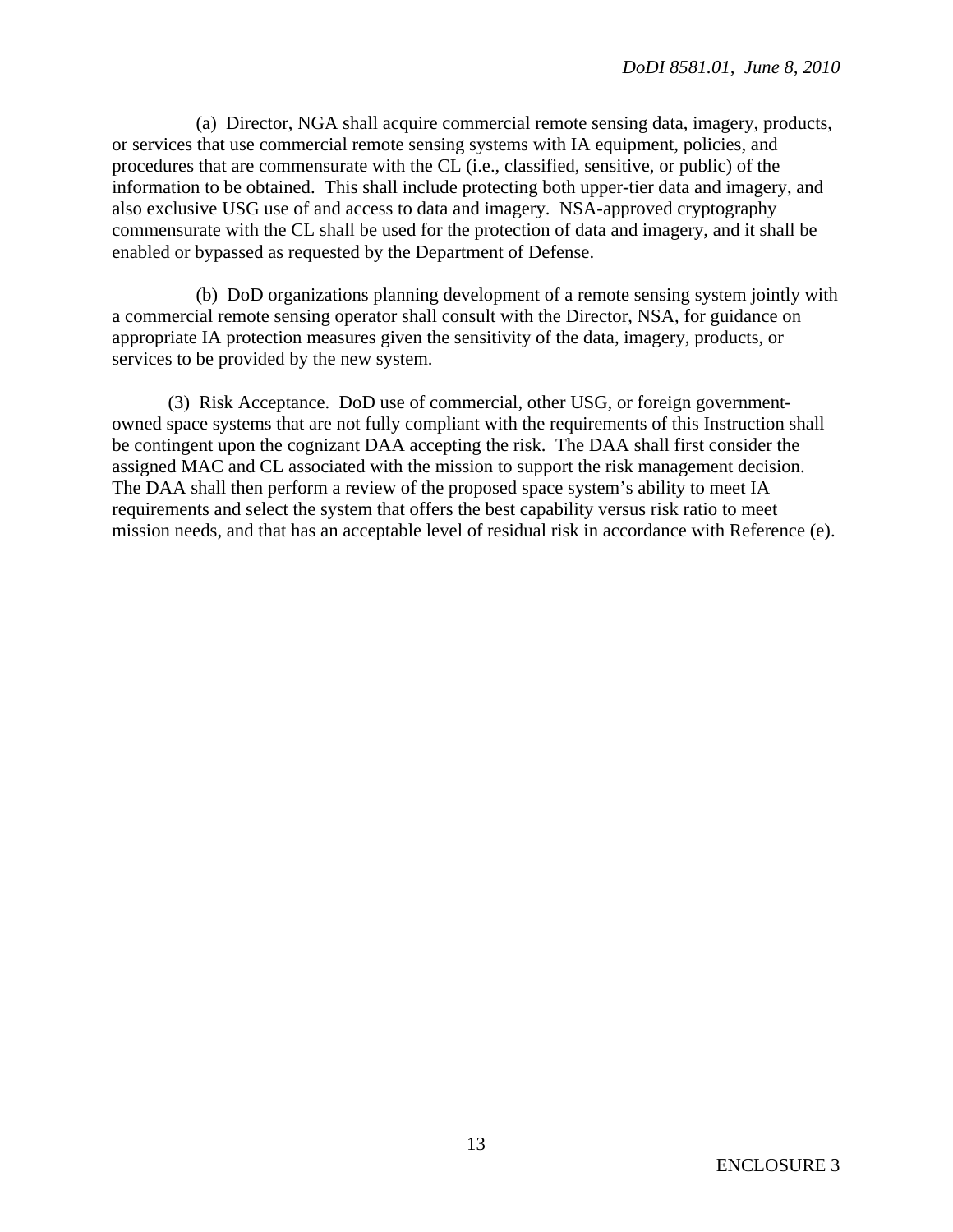# **GLOSSARY**

# PART I. ABBREVIATIONS AND ACRONYMS

| ASD(NII)/DoD CIO     | Assistant Secretary of Defense for Networks and Information |
|----------------------|-------------------------------------------------------------|
|                      | Integration/DoD Chief Information Officer                   |
|                      |                                                             |
| C&A                  | certification and accreditation                             |
| <b>CDRUSSTRATCOM</b> | Commander, United States Strategic Command                  |
| <b>CIO</b>           | <b>Chief Information Officer</b>                            |
| CL                   | confidentiality level                                       |
| <b>CSP</b>           | cryptographic security plan                                 |
|                      |                                                             |
| <b>DAA</b>           | designated accrediting authority                            |
| <b>DIACAP</b>        | DoD IA Certification and Accreditation Process              |
| <b>DNI</b>           | Director of National Intelligence                           |
| DoDD                 | Department of Defense Directive                             |
| DoDI                 | Department of Defense Instruction                           |
|                      |                                                             |
| <b>GIG</b>           | Global Information Grid                                     |
|                      |                                                             |
| IA                   | information assurance                                       |
| IC                   | intelligence community                                      |
| IO                   | information operations                                      |
| <b>ISSE</b>          | information system security engineering                     |
|                      |                                                             |
| <b>MAC</b>           | mission assurance category                                  |
| <b>MDA</b>           | milestone decision authority                                |
|                      |                                                             |
| <b>NSA</b>           | <b>National Security Agency</b>                             |
|                      |                                                             |
| <b>SCI</b>           | sensitive compartmented information                         |
| <b>STAR</b>          | system threat assessment report                             |
|                      |                                                             |
| <b>TRANSEC</b>       | transmission security                                       |
|                      |                                                             |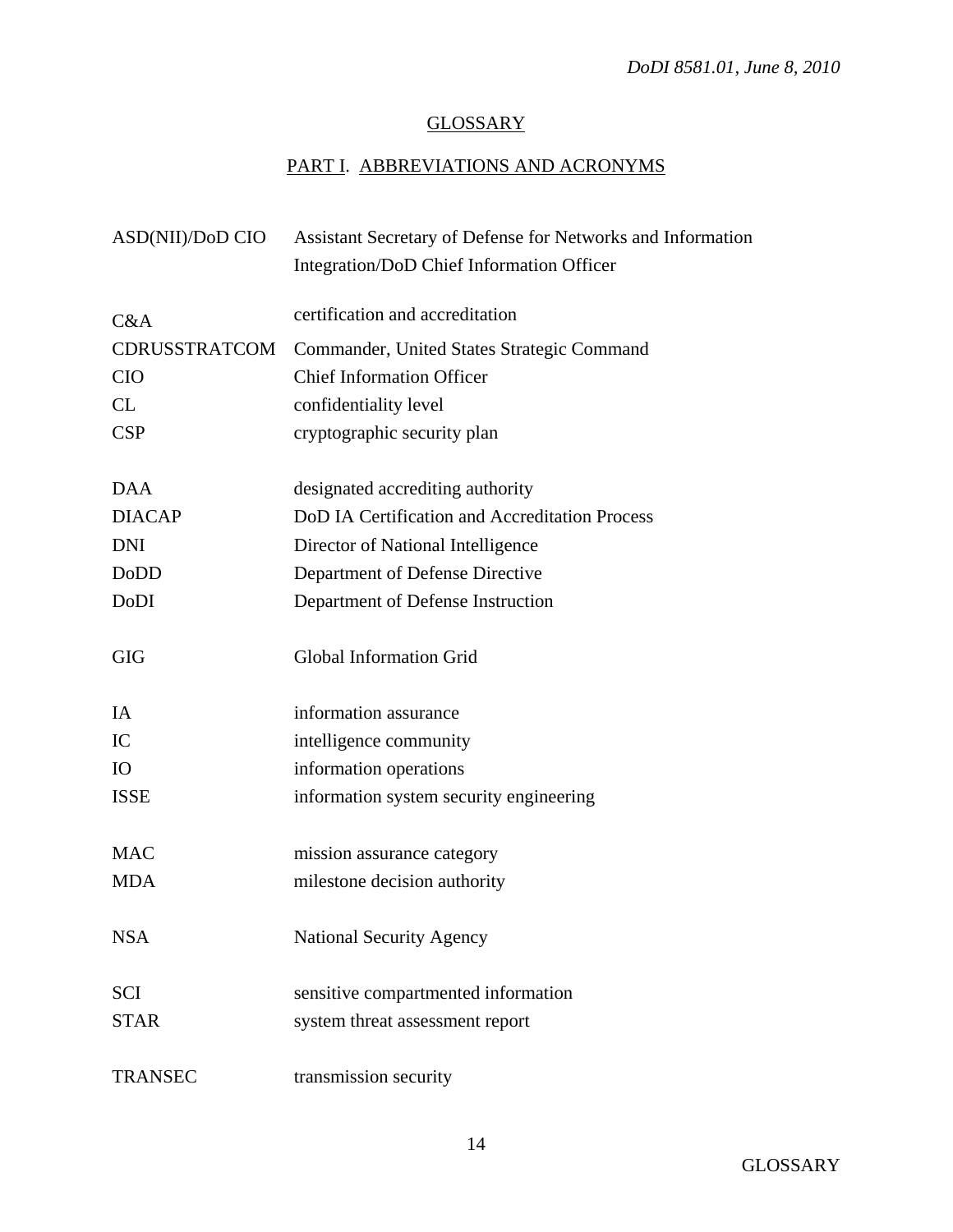# USD(AT&L) Under Secretary of Defense for Acquisition, Technology, and Logistics USD(I) Under Secretary of Defense for Intelligence

#### PART II. DEFINITIONS

Unless otherwise noted, these terms and their definitions are for the purposes of this Instruction.

C&A. Defined in Reference (r).

certification authority. Defined in Reference (r).

command uplink. Data transmission path established for purposes of positioning or relocating space platforms (i.e., orbital insertions or adjustments), or for effecting tasking changes to the satellite, its subsystems, or mission payload(s).

CL. Defined in Reference (g).

crosslink. A data link between space platforms.

crypto certification. Verification and validation that a crypto device, crypto module, or crypto software was designed, developed, documented, and tested in accordance with prescribed security requirements that are tied to specific use(s) and intended operational environment(s).

defense-in-depth. Defined in Reference (f).

DAA. Defined in Reference (r).

DIACAP package. Defined in Reference (r).

DoD-owned or controlled space system. Any space system where development or operation is funded or controlled (e.g., via outsourcing contract) primarily by the Department of Defense to support the DoD mission.

downlink. Data link from a space platform to a ground or airborne platform.

end-to-end IA system security evaluation. A comprehensive system analysis via system design and process reviews along with system and component level testing to uncover, identify, and document all IA-related vulnerabilities, weaknesses, and assurances.

external system. A system that is outside the intrinsic and commonly recognized boundaries of the system of interest (e.g., DoD space system). An example of an external system is a widely shared communications backbone or data network that a space system might interface with for communications or data services.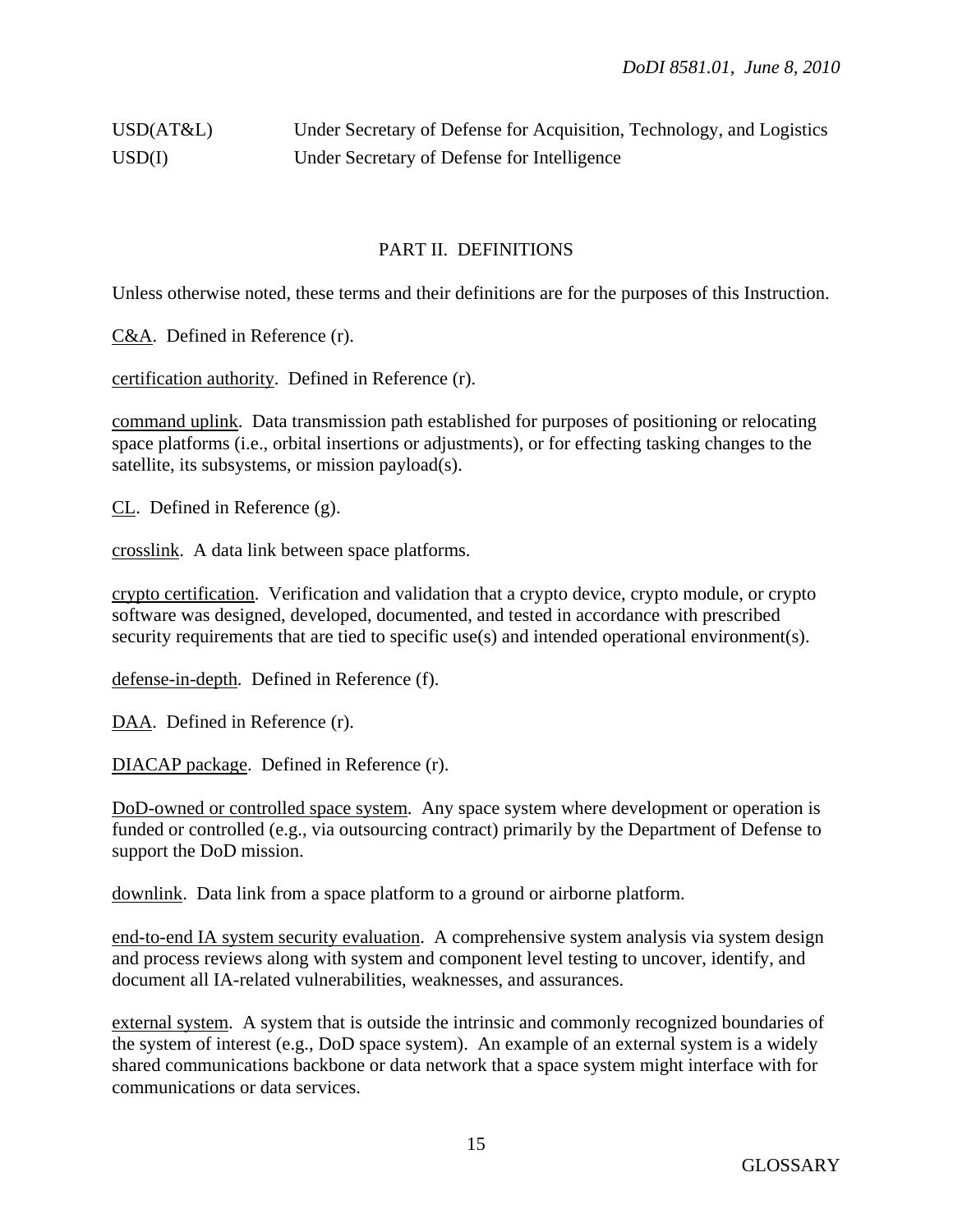flight termination system. A capability designed and incorporated into launch vehicles (and unmanned airborne vehicles) which, in the event of anomalies that might pose a threat to lives, property, or the compromise of national security-related technology, provides for the termination of the launch process or flights.

GIG. Defined in Joint Publication 1-02 (Reference (t)).

IA. Defined in Reference (f).

IO. Defined in DoDD 3600.01 ((Reference (u)).

information system. Defined in Reference (f).

ISSE. Defined in Committee on National Security Systems Instruction No. 4009 (Reference (v)). Also, for the purposes of this Instruction, ISSE (also known as IA Engineering) is a subdiscipline under system engineering that considers the value of the information and information assets, threats to and vulnerabilities of those assets, and the affordability of IA solutions. ISSE considers all aspects of IA products, services, measures, and techniques needed to protect information systems and networks using a comprehensive, defense-in-depth approach that integrates the capabilities of personnel, operations, and technology to achieve an appropriate level of protection.

launch vehicle. The rocket or self-powered portion of the flight component of a space system that is being tested or otherwise used in an operational context to propel itself or a space platform and its associated mission payload out of the earth's atmosphere.

land remote sensing satellite. Defined in chapter 82 of title 15, United States Code (Reference (w)).

life cycle. All phases of a system to include research, planning, concept and architecture definition, design, development, demonstration, test and evaluation, deployment, operations, maintenance, product improvement, and system retirement.

MAC. Defined in Reference (f).

national security information. Defined in Reference (v).

national security system. Defined in Reference (v).

NSA-approved cryptography. Hardware, firmware, or software implementations of cryptographic algorithms which have been reviewed and approved, or certified and approved by the Director, NSA, the purposes of which are to protect national security or DoD sensitive information or systems in a specific application and intended operational environment.